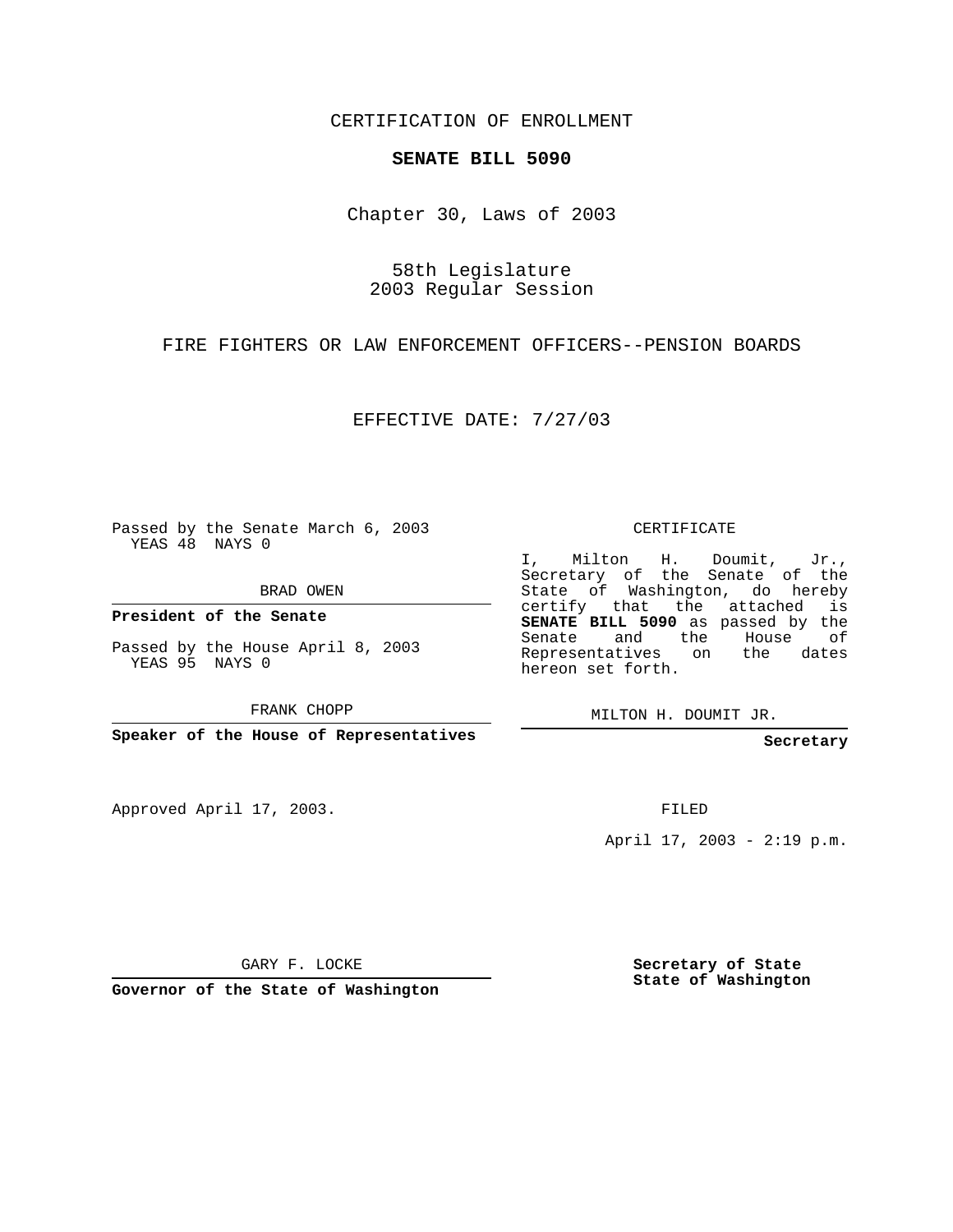## **SENATE BILL 5090** \_\_\_\_\_\_\_\_\_\_\_\_\_\_\_\_\_\_\_\_\_\_\_\_\_\_\_\_\_\_\_\_\_\_\_\_\_\_\_\_\_\_\_\_\_

\_\_\_\_\_\_\_\_\_\_\_\_\_\_\_\_\_\_\_\_\_\_\_\_\_\_\_\_\_\_\_\_\_\_\_\_\_\_\_\_\_\_\_\_\_

Passed Legislature - 2003 Regular Session

**State of Washington 58th Legislature 2003 Regular Session**

**By** Senators Carlson, Fraser, Spanel and Rasmussen; by request of Joint Committee on Pension Policy

Read first time 01/15/2003. Referred to Committee on Ways & Means.

 AN ACT Relating to determining which fire fighters or law enforcement officers may elect or be elected to certain pension and disability boards; and amending RCW 41.16.010, 41.16.020, and 41.26.110.

BE IT ENACTED BY THE LEGISLATURE OF THE STATE OF WASHINGTON:

 **Sec. 1.** RCW 41.16.010 and 1973 1st ex.s. c 154 s 61 are each amended to read as follows:

 For the purpose of this chapter, unless clearly indicated by the context, words and phrases shall have the following meaning:

 (1) "Beneficiary" shall mean any person or persons designated by a fireman in a writing filed with the board, and who shall be entitled to receive any benefits of a deceased fireman under this chapter.

(2) "Board" shall mean the municipal firemen's pension board.

 (3) "Child or children" shall mean a child or children unmarried and under eighteen years of age.

 (4) "Contributions" shall mean and include all sums deducted from the salary of firemen and paid into the fund as hereinafter provided.

 (5) "Disability" shall mean and include injuries or sickness sustained as a result of the performance of duty.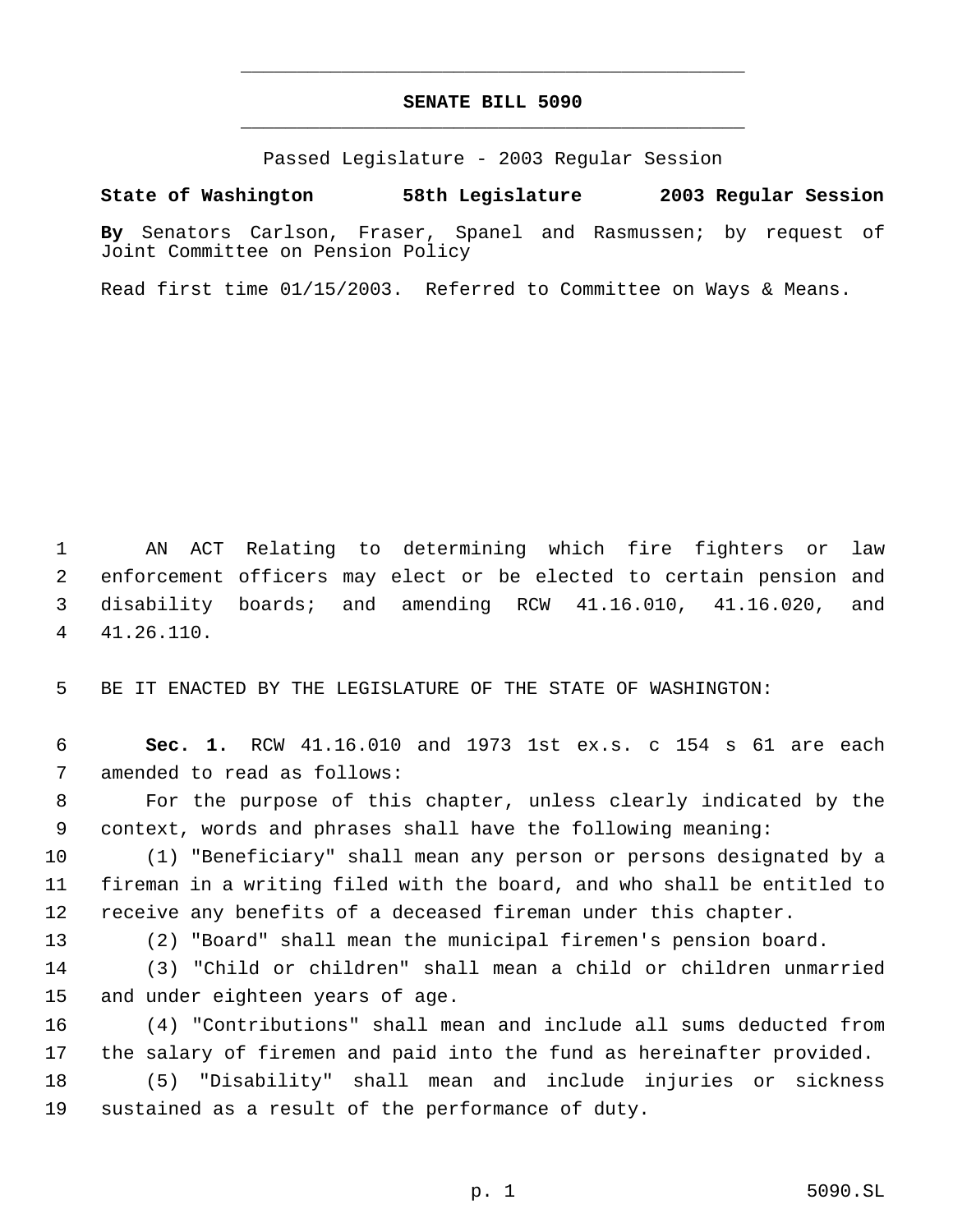(6) "Fireman" or "fire fighter" shall mean any person regularly or temporarily, or as a substitute, employed and paid as a member of a fire department, who has passed a civil service examination for fireman and who is actively employed as a fireman; and shall include any "prior fireman".

 (7) "Fire department" shall mean the regularly organized, full time, paid, and employed force of firemen of the municipality.

(8) "Fund" shall mean the firemen's pension fund created herein.

 (9) "Municipality" shall mean every city and town having a regularly organized full time, paid, fire department employing firemen.

 (10) "Performance of duty" shall mean the performance of work and labor regularly required of firemen and shall include services of an emergency nature rendered while off regular duty, but shall not include time spent in traveling to work before answering roll call or traveling from work after dismissal at roll call.

 (11) "Prior fireman" shall mean a fireman who was actively employed as a fireman of a fire department prior to the first day of January, 1947, and who continues such employment thereafter.

 (12) "Retired fireman" shall mean and include a person employed as a fireman and retired under the provisions of chapter 50, Laws of 1909, as amended.

 (13) "Widow or widower" means the surviving wife or husband of a retired fireman who was retired on account of length of service and who was lawfully married to such fireman; and whenever that term is used with reference to the wife or former wife or husband or former husband of a retired fireman who was retired because of disability, it shall mean his or her lawfully married wife or husband on the date he or she sustained the injury or contracted the illness that resulted in his or her disability. Said term shall not mean or include a surviving wife or husband who by process of law within one year prior to the retired fireman's death, collected or attempted to collect from him or her funds for the support of herself or himself or for his or her children.

 **Sec. 2.** RCW 41.16.020 and 1988 c 164 s 2 are each amended to read as follows:

 There is hereby created in each city and town a municipal firemen's pension board to consist of the following five members, ex officio, the 37 mayor, or in a city of the first class, the mayor or  $((\frac{h}{h+1}s))$  a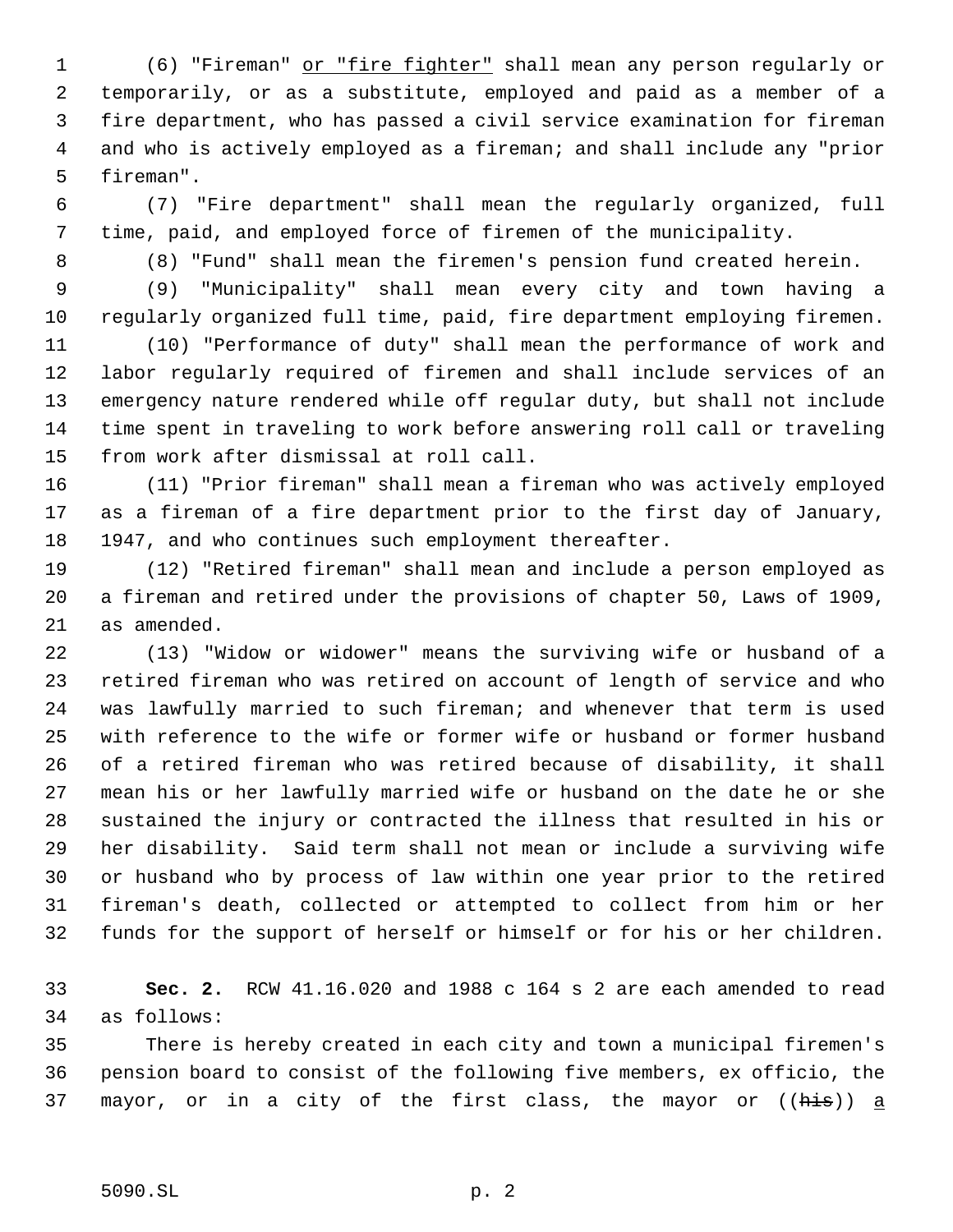1 designated representative who shall be an elected official of the city, 2 who shall be chairman of the board, the city comptroller or clerk, the 3 chairman of finance of the city council, or if there is no chairman of 4 finance, the city treasurer, and in addition, two regularly employed or 5 retired ((firemen)) fire fighters elected by secret ballot of ((the)) 6 those employed and retired ((firemen. Retired members who are subject 7 to the jurisdiction of the pension board have both the right to elect 8 and the right to be elected under this section)) fire fighters who are 9 subject to the jurisdiction of the board. The members to be elected by 10 the ((firemen)) fire fighters shall be elected annually for a two year 11 term. The two ((firemen)) fire fighters elected as members shall, in 12 turn, select a third eligible member who shall serve as an alternate in 13 the event of an absence of one of the regularly elected members. In 14 case a vacancy occurs in the membership of the  $(f\text{if}\text{remen}))$  fire 15 fighters or retired members, the members shall in the same manner elect 16 a successor to serve ((his)) the unexpired term. The board may select 17 and appoint a secretary who may, but need not be a member of the board. 18 In case of absence or inability of the chairman to act, the board may 19 select a chairman pro tempore who shall during such absence or 20 inability perform the duties and exercise the powers of the chairman. 21 A majority of the members of  $((said))$  the board shall constitute a 22 quorum and have power to transact business.

23 **Sec. 3.** RCW 41.26.110 and 2000 c 234 s 1 are each amended to read 24 as follows:

25 (1) All claims for disability shall be acted upon and either 26 approved or disapproved by either type of disability board 27 ((hereafter)) authorized to be created in this section.

28 (a) Each city having a population of twenty thousand or more shall 29 establish a disability board having jurisdiction over all members 30 employed by ((said)) those cities and composed of the following five 31 members: Two members of the city legislative body to be appointed by 32 the mayor( $(\tau)$ ): one active or retired fire fighter employed by or 33 retired from the city to be elected by the fire fighters employed by or 34 retired from the city( $(\tau)$ ) who are subject to the jurisdiction of the 35 board; one active or retired law enforcement officer employed by or 36 retired from the city to be elected by the law enforcement officers 37 employed by or retired from the city who are subject to the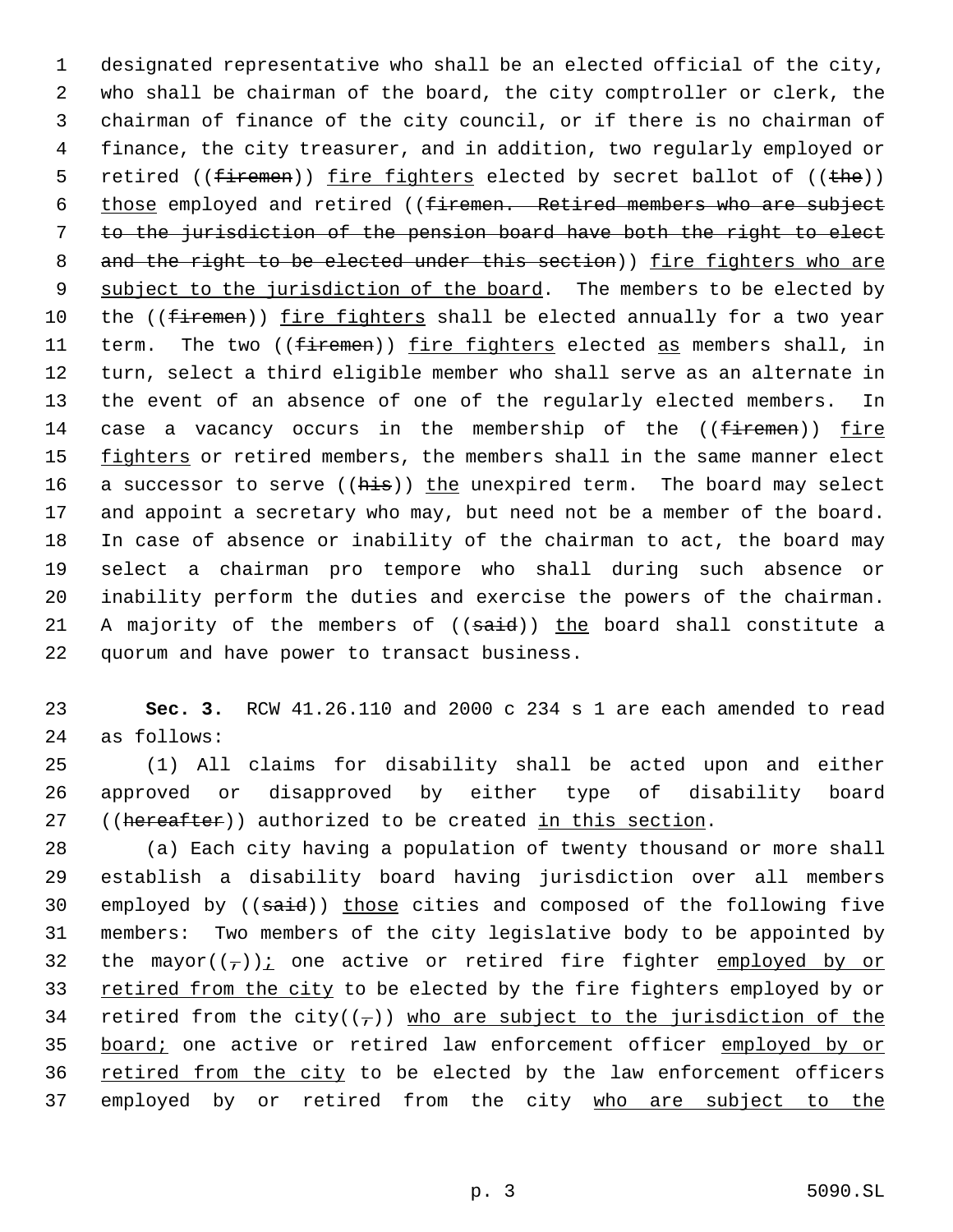1 jurisdiction of the board; and one member from the public at large who resides within the city to be appointed by the other four members ((heretofore)) designated in this subsection. ((Retired members who are subject to the jurisdiction of the board have both the right to 5 elect and the right to be elected under this section.)) Only those active or retired fire fighters and law enforcement officers who are subject to the jurisdiction of the board have the right to elect under this section. All fire fighters and law enforcement officers employed 9 by or retired from the city are eligible for election. Each of the elected members shall serve a two year term. The members appointed pursuant to this subsection shall serve for two year terms: PROVIDED, That cities of the first class only, shall retain existing firemen's pension boards established pursuant to RCW 41.16.020 and existing boards of trustees of the relief and pension fund of the police department as established pursuant to RCW 41.20.010 which such boards shall have authority to act upon and approve or disapprove claims for disability by fire fighters or law enforcement officers as provided under the Washington law enforcement officers' and fire fighters' retirement system act.

 (b) Each county shall establish a disability board having jurisdiction over all members residing in the county and not employed by a city in which a disability board is established. The county disability board so created shall be composed of five members to be chosen as follows: One member of the legislative body of the county to 25 be appointed by the county legislative body( $(\tau)$ ) *i* one member of a city or town legislative body located within the county which does not contain a city disability board established pursuant to subsection (1)(a) of this section to be chosen by a majority of the mayors of such cities and towns within the county which does not contain a city 30 disability board( $(\tau)$ ); one active fire fighter or retired fire fighter 31 employed by or retired from the county to be elected by the fire fighters employed or retired in the county who are not employed by or 33 retired from a city in which a disability board is established( $(\tau)$ ) and 34 who are subject to the jurisdiction of the board; one law enforcement 35 officer or retired law enforcement officer employed by or retired from the county to be elected by the law enforcement officers employed in or retired from the county who are not employed by or retired from a city 38 in which a disability board is established( $(\tau)$ ) and who are subject to